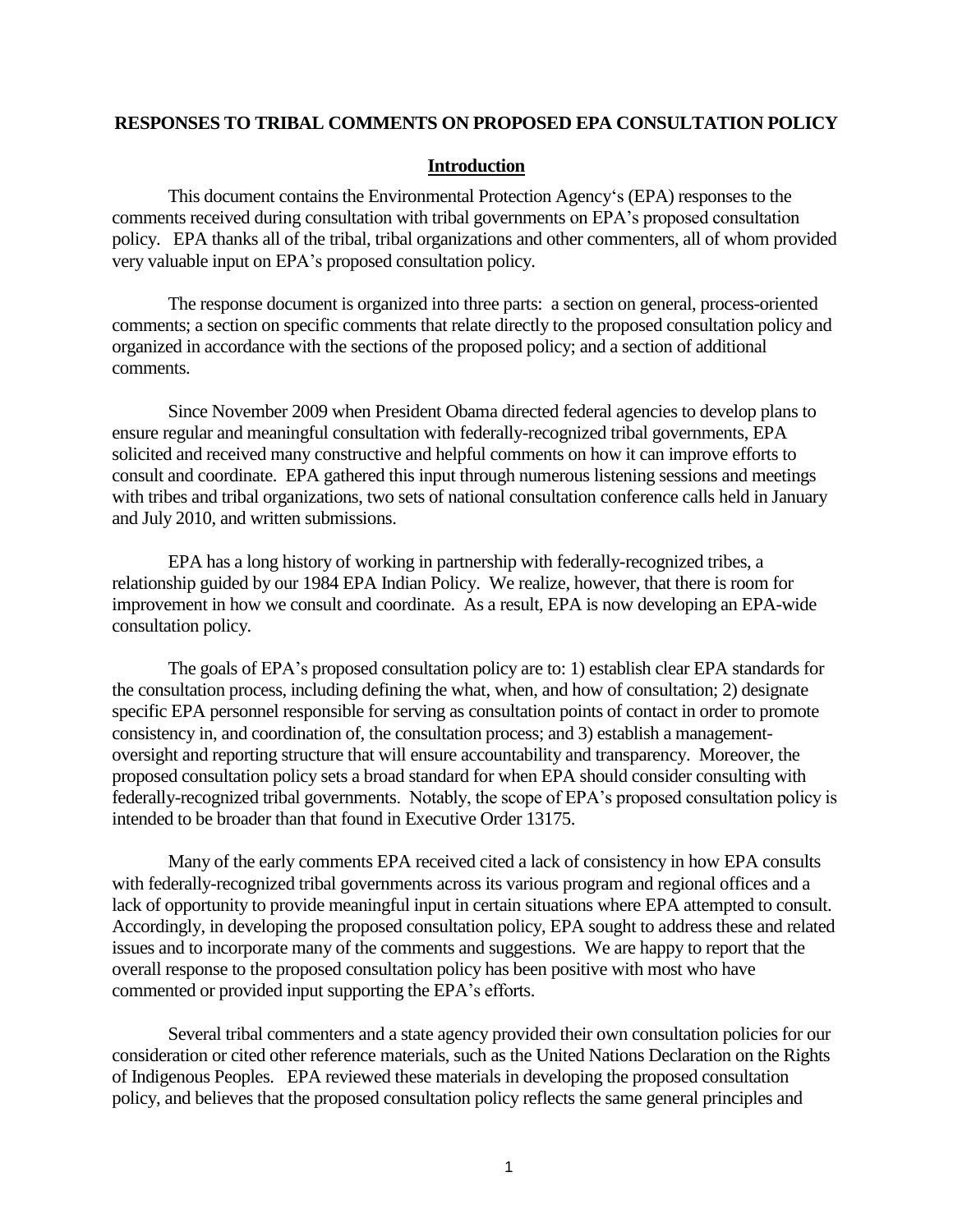elements of those documents. Moreover, EPA reviewed other relevant materials on tribal consultation from across federal and state government all of which were helpful in developing a document that will be best tailored for EPA"s work with our tribal partners.

Many of the comment letters that EPA received contained suggestions on specific ways EPA could improve the consultation process with tribes. EPA is already moving forward to review and consider how to incorporate these suggestions. On November 30, 2010, Deputy Administrator Bob Perciasepe directed all EPA program and regional offices to designate a Tribal Consultation Advisor (TCA). The fundamental role of TCAs is to ensure adherence to the proposed consultation policy and ensure its consistent application across EPA. The TCAs will form a consultation policy implementation workgroup that will take up the suggestions referenced above, as well as develop any additional guidelines and tools necessary for effective and meaningful consultation.

Please note that this document represents EPA"s responses to all written comments received since President Obama"s November 2009 meeting and that similar comments have been grouped and summarized for clarity and efficiency.

# **General Comments**

#### **Comment: Establish an advisory committee to guide development of the consultation policy.**

Response: Some early comments requested that EPA establish an advisory group to guide development of the consultation policy. Although EPA did not establish a new advisory group specifically for this purpose, the Agency communicated frequently with standing tribal partnership groups such as the National Tribal Caucus and Regional Tribal Caucuses. EPA also engaged in numerous communications with tribes during the early phases of development of the proposed consultation policy, including holding two national teleconferences in January 2010, as well as attending several consultation meetings hosted by the United States Department of the Interior. In addition, EPA held two national teleconferences in July 2010 and discussed the proposed consultation policy at a number of meetings with tribes through September 2010.

Given the numerous opportunities to engage with tribes and tribal organizations available to EPA, we determined that establishing a new advisory committee for the purpose of helping develop the proposed consultation policy was neither necessary nor practicable.

#### **Comment: Hold regularly-scheduled meetings between tribal leaders and EPA leaders.**

Response: Several tribes requested that EPA hold regularly-scheduled annual or semi-annual meetings between tribal and EPA leaders, especially within EPA"s regions. EPA currently holds regular meetings with tribal officials, including at the regional level. The Agency is considering and will develop measures to enhance the role of these meetings in the consultation process.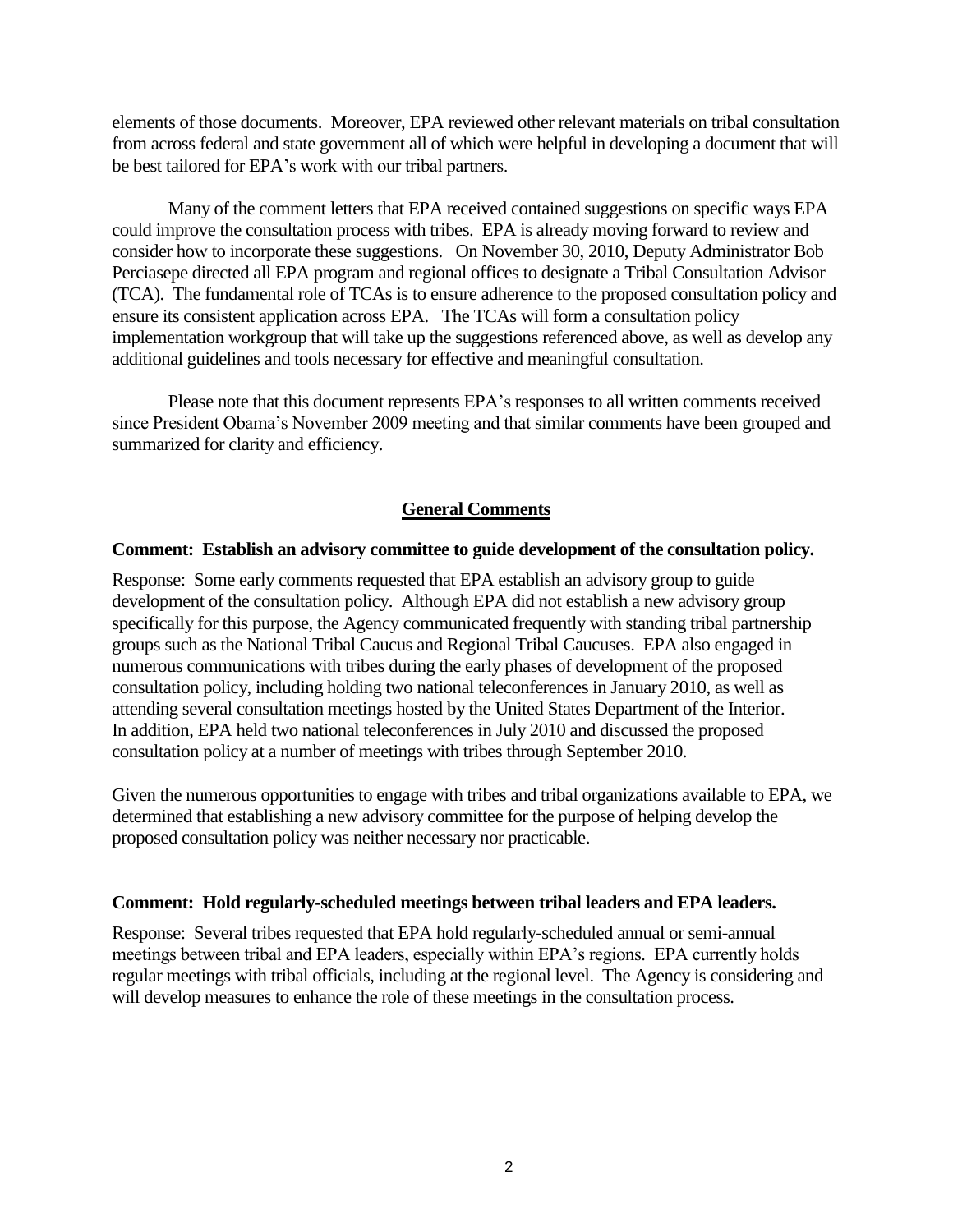# **Specific Comments**

# *Background*

## **Comment: Use existing tribal relationships for consultation as much as possible.**

Response: Some tribes cited the various tribal partnership groups that EPA meets with regularly, including the national and regional tribal caucuses, and suggested we use these meetings for consultation and coordination as much as possible. EPA agrees with this comment and intends to continue communicating and coordinating with tribal partnership groups. While discussions with these groups are not a substitute for government-to-government consultation, these interactions nonetheless add significant value to EPA"s consultation process.

EPA did receive one comment requesting that we consider including an inter-tribal organization in government-to-government consultations for a certain group of tribes. Specifically, one inter-tribal organization requested that EPA include its personnel in consultations on matters that affect its member tribes because those member tribes authorized the inter-tribal organization to represent those tribes on certain issues. EPA has noted this and intends to include this organization in governmentto-government consultations on relevant issues until EPA is directed otherwise by the member tribal governments.

## **Comment: Value the input from tribal governments.**

Response: EPA agrees that tribal input is valuable, and the proposed consultation policy seeks to ensure that tribal input is duly considered by the Agency in its decision-making processes. The follow-up process described in the proposed consultation policy is an important part of ensuring that EPA values tribal input by directing Agency officials to inform tribes about how their input was considered.

# *Principles*

### **Comment: EPA owes a duty to tribes under the trust responsibility of the federal government.**

Response: Tribes cited the trust responsibility in support of the duty to consult with tribes and to protect human health and the environment in Indian country. Moreover, one commenter requested further definition of EPA's duties under the doctrine. The trust responsibility is noted in the Guiding Principles section of the proposed consultation policy, and EPA continues to recognize this responsibility as it carries out its work in Indian country.

With respect to EPA's duties under the federal government's trust responsibility, the Agency is guided by applicable case law, federal statutes, and executive orders that set forth the framework of the trust responsibility. Given the complex and varied nature of the trust responsibility in differing circumstances, it is difficult to articulate a simple definition that fits all circumstances that might arise.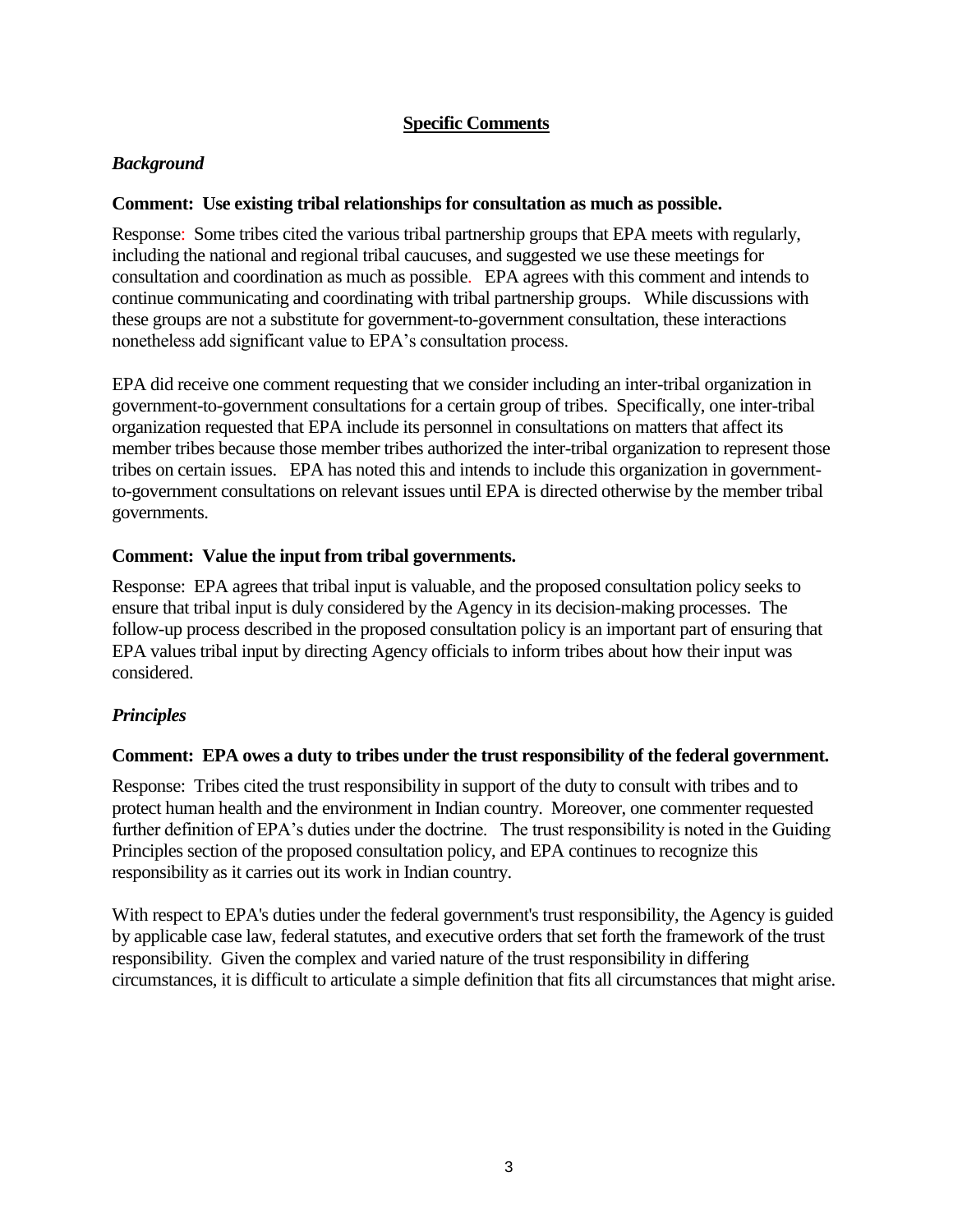## *Terms and Definitions*

## **Comment: Use "Indigenous Nation" or other terms when referring to Indian governments rather than "Tribe."**

Response: The official list of tribes published by the United States Department of the Interior refers to "tribal entities," while various federal laws refer to "federally recognized Indian tribes." There is little consensus on how Indian governments should be addressed. Some governments are officially named "tribes" in their government documents. Other governments are officially named as "nations" in their government documents. Still others are referred to as villages, pueblos, or rancherias. To simplify EPA documents and ensure consistency with federal law and Executive Order 13175, EPA utilizes the term "Indian tribe" in many of its publications. When consulting directly with a tribal government, however, EPA endeavors to refer to the government by its chosen, official term whether that term is tribe, nation, or other title.

### **Comment: Include within the scope of tribal interests off-reservation reserved rights and subsistence gathering/use a broad interpretation of tribal land.**

Response: EPA intends to construe the term tribal interests broadly when implementing the proposed consultation policy and that includes encompassing reserved rights and subsistence gathering where appropriate. EPA applies this broad interpretation consistent with any applicable limits imposed by law.

### **Comment: Include aboriginal territories within the scope of tribal interests.**

Response: EPA considers consulting with tribes when Agency actions may affect tribal interests, and that may include interests or reserved rights in ceded territories or areas eligible for protection under the National Historic Preservation Act. As EPA may not always be aware of a particular tribe"s interest in aboriginal lands, EPA urges the affected tribe to promptly bring those interests to the attention of EPA officials.

### **Comment: Include a comprehensive definition of consultation.**

Response: Some tribes requested that EPA"s proposed consultation policy include a formal definition of consultation. EPA directs those tribes to the opening paragraph of the proposed consultation policy, which provides a definition. The proposed consultation policy states:

Consultation is a process of meaningful communication and coordination between EPA and tribal officials prior to EPA taking actions or implementing decisions that may affect tribes. As a process, consultation includes several methods of interaction that may occur at different levels. The appropriate level of interaction is determined by past and current practices, adjustments made through this policy, the continuing dialogue between EPA and tribal governments, and EPA national, regional, and program office policies and plans.

The proposed consultation policy then further describes specific details of the consultation process.

### **Comment: Recognize that consultation represents an ongoing process, including a back-andforth exchange, not simply "notice and comment."**

Response: EPA agrees with this comment and understands that effective consultation involves twoway communication. As noted by a number of tribes, the consultation process should be flexible and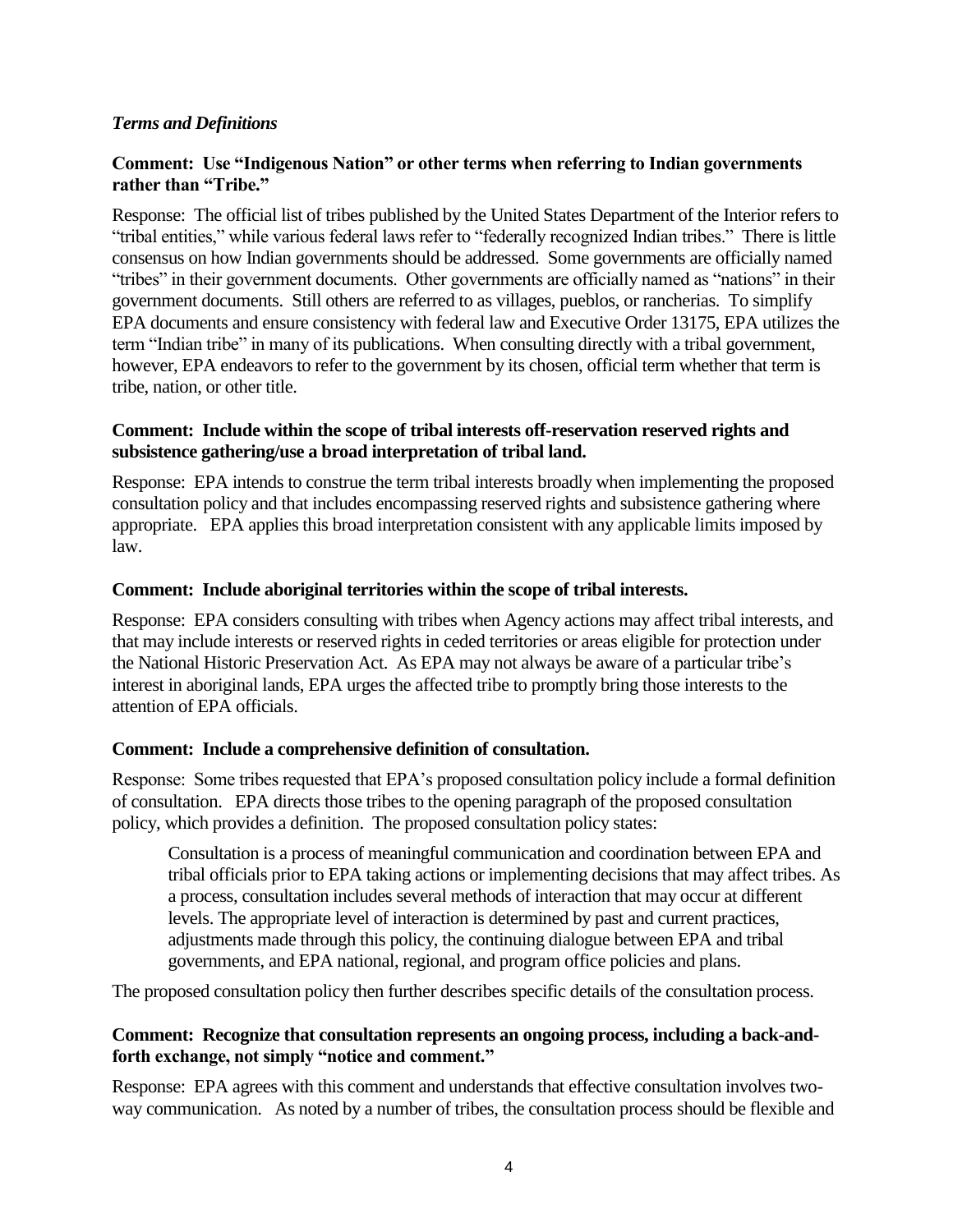be tailored to the specific needs of tribes and the issues involved. Some consultations may involve multiple communications between EPA and tribes potentially including workshops, webinars, teleconferences, or face-to-face meetings. Multiple communications may be particularly appropriate for highly technical and complex actions. The proposed consultation policy recognizes this fact and states that there is no "one-size fits all" approach to consultation.

# *Identification Phase*

## **Comment: The triggers for consultation are too ambiguous – be specific as to which actions require consultation.**

Response: The proposed consultation policy proposes a broad standard for when EPA should consider consulting with tribes. The scope of EPA"s proposed consultation policy is intended to be broader than that articulated in Executive Order 13175. Rather than creating a list of specific issues requiring consultation, the proposed consultation policy instead provides a list of categories that may warrant consultation. EPA believes that its approach captures a wider range of activities and minimizes the possibility of missing specific issues that may be appropriate for consultation, but were not included on a list. Under the proposed consultation policy, each program and regional office is directed to conduct an analysis of its upcoming activities semi-annually to determine which of them may warrant consultation. The proposed consultation policy also provides for the designation of Tribal Consultation Advisors across the Agency to ensure consistency in how these analyses are conducted.

# *Notification Phase*

# **Comment: Tribes receive notification of issues they are interested in too late in the process.**

Response: The proposed consultation policy is designed to minimize occurrences of late notice. The proposed consultation policy makes it very clear that notification should occur sufficiently early in the process to ensure meaningful input by tribes. EPA intends to monitor timeliness of consultation closely to ensure correct implementation.

# **Comment: Provide early scoping.**

Response: Similar to the previous comment, several tribes requested that EPA conduct early scoping meetings with tribes before preliminary decisions are made on any particular consultation matter. EPA understands that for consultation to be meaningful, tribes should be afforded an opportunity to provide input prior to the Agency making decisions on a particular action. Again, EPA will strive to notify tribes sufficiently early in the process to allow for meaningful input. As mentioned previously, EPA interacts with tribes in a number of venues. These meetings afford an opportunity for EPA to give early notice to tribes of future Agency actions that may warrant consultation and to get initial feedback on these actions. These approaches are used to supplement and inform consultation activities and not replace them.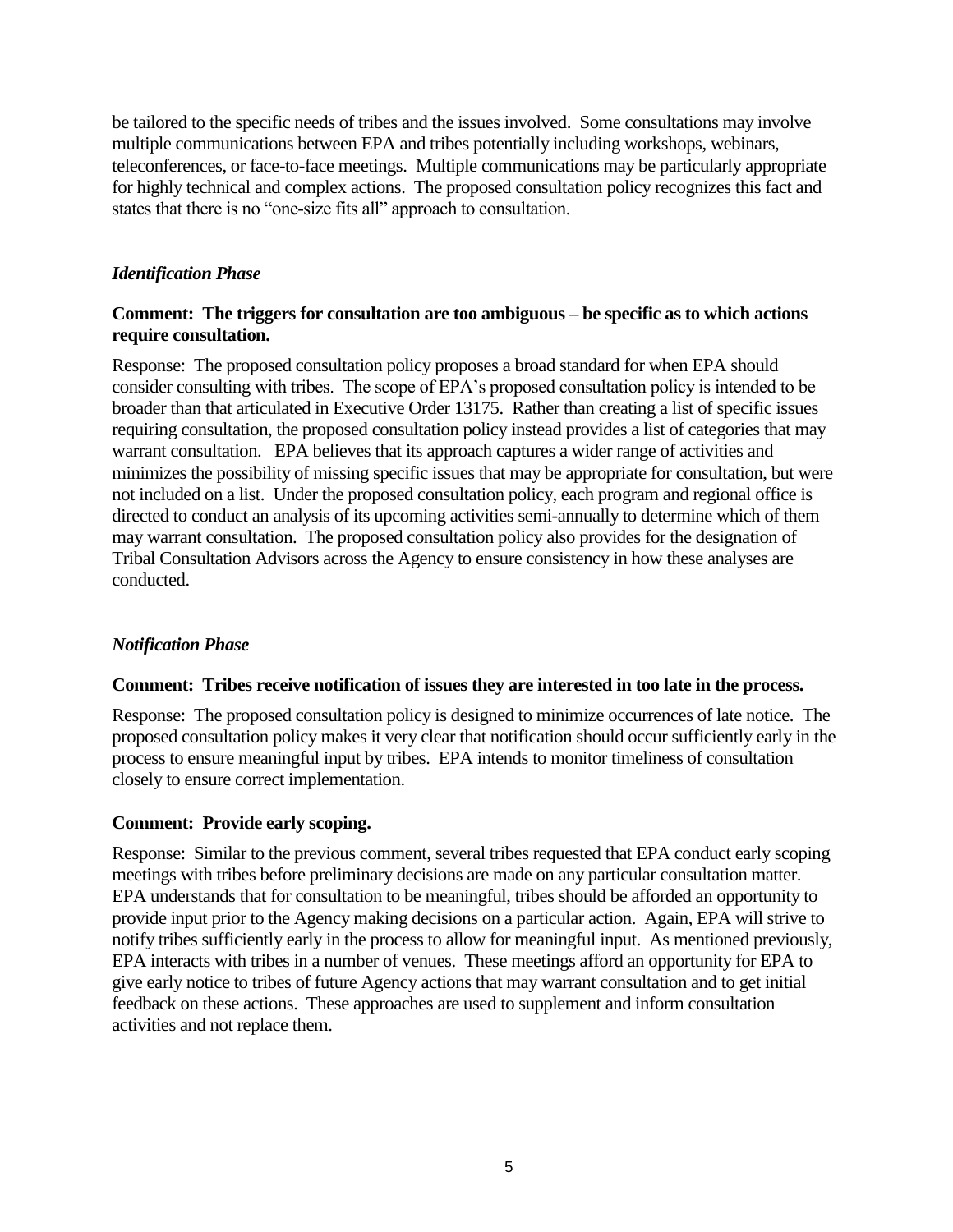## **Comment: Recognize that tribes have limited resources to participate in consultations. Provide tribes with resources to allow tribal personnel to travel to consultations or other necessary meetings. Also consider alternative methods to distant face-to-face meetings.**

Response: Several tribes pointed out that they have limited resources to participate in the consultation process. Several requested that EPA provide them financial assistance and still other tribes suggested that EPA consider alternative methods for consultation (e.g., videoconferencing). EPA will strive to minimize the resource investment required by tribes to participate in the consultation process. For example, we will consider holding meetings at tribal offices or piggybacking off other meetings that tribes attend. We will also encourage the use of alternative methods for consultation across EPA such as those suggested by tribes.

## **Comment: Do not use time and resource constraints as a potential caveat to when/how EPA will consult with tribes.**

Response: EPA is provided a budget by Congress and must operate within that budget. EPA prefers to be honest about those limitations, and instead work directly with tribes to maximize the resources EPA does have to ensure sufficient and meaningful consultation with tribes on issues that tribes find important. If tribes have suggestions regarding ways to ensure consultation on certain matters while accounting for resource constraints, EPA is open to considering those suggestions.

## **Comments: Develop a more consistent approach to consultation. Develop standardized procedures for conducting consultation. Set specific timelines for consultation.**

Response: Several tribes requested that EPA develop a more consistent approach to consultation across the Agency and/or develop standardized procedures, including set timelines, for how consultation is conducted. One of the primary objectives of the proposed consultation policy is to promote consistency in the consultation process, including how the Agency determines which actions warrant consultation and conducts consultation. The Agency plans to consider the development of implementing guidance for consultation while still allowing for flexibility in the consultation process to respond to the unique nature of each consultation situation. Establishing set timelines for consultation activities in advance for all such undertakings would not be practical or advisable for the aforementioned reasons, but EPA will strive to make sure the timeframes for input during any particular consultation are made clear to tribes.

## **Comment: Respect tribal preferences in terms of communication and notify or copy appropriate staff.**

Response: EPA will do its best to honor a tribe's preferences regarding to whom correspondence is addressed, individuals to be copied, and other tribe-specific communication preferences. EPA"s regional offices interact with tribes most directly and are frequently in the best position to capture this information. Tribes should also keep their EPA regional contacts updated when the tribe has personnel, address, email, or phone changes.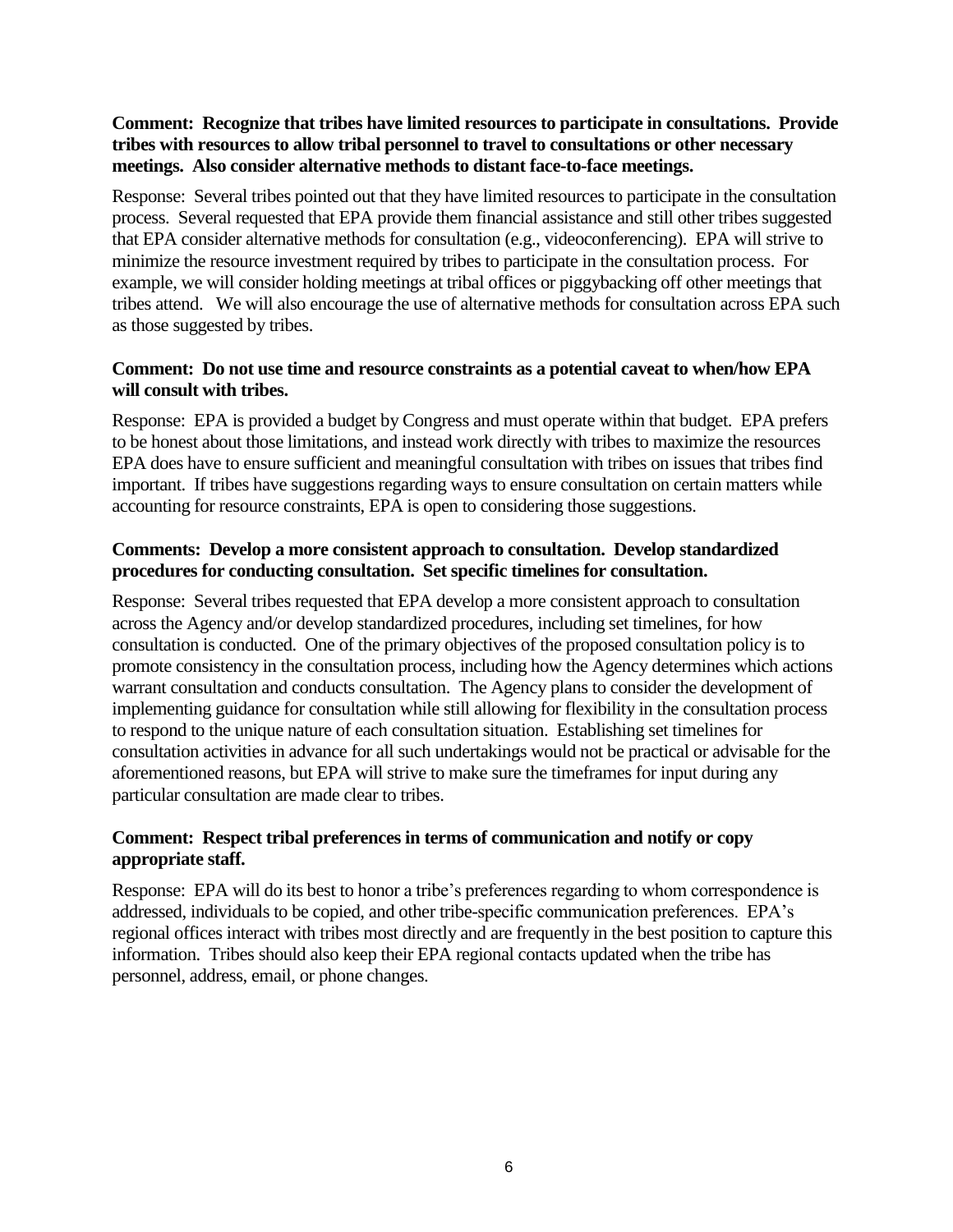## *Input Phase*

.

### **Comment: Consultation is treated as a procedural rather than substantive requirement.**

Response: Several tribes remarked that at times it appears that consultation is viewed merely as a procedural requirement rather than a meaningful opportunity for tribes to provide substantive input on Agency actions. In order to ensure consultation is meaningful, the Agency has described consultation as having several phases, including an input phase. The purpose of this phase is to ensure that tribes have a meaningful opportunity to provide input on what actions warrant what level of consultation. We plan to work hard to make sure that EPA provides tribes with this opportunity. The follow-up phase ensures that the Agency informs tribes about how their input was considered.

#### **Comment: Face-to-face meetings are the only true way to consult with tribes.**

Response: One commenter stated that only face-to-face meetings between EPA and tribal decisionmakers constitute consultation. The proposed consultation policy is intentionally designed to accommodate the diverse range of tribal consultation needs and preferences. Moreover, the specific form that any given consultation process takes is influenced by the variety of factors including, but not limited to, the issues being considered, the number of tribes potentially impacted, time and resource limitations of the tribes involved, and other pertinent factors. In some cases, EPA may need to rely on teleconferences or other approaches in order to conduct consultation. EPA cannot commit to face-toface meetings in all instances. However, the Agency does regularly meet face-to-face with tribes and tribal groups in a variety of settings, including the National Tribal Caucus and other national and regional tribal partnership groups, and EPA plans to continue to meet face-to-face with tribes whenever it is appropriate and feasible.

### **Comment: Honor the confidentiality of certain information provided by tribes (e.g., sacred sites).**

Response: Some tribes requested that EPA honor the confidentiality of certain information that they may provide, such as locations of sacred sites, hunting and fishing locations, or other information that tribes may consider sensitive. EPA will honor these requests to the extent allowable by law. Tribes should advise EPA of such instances prior to providing the sensitive information so that the Agency can advise the tribe as to whether it can treat the information as confidential.

#### **Comment: Ensure that the correct participants attend consultation meetings.**

Response: Several tribes stated that EPA should ensure, in addition to notifying the correct people at a tribe, that the Agency has managers with decision-making authority present during consultation meetings. As a general matter, the Agency agrees that managers should be present at consultation meetings, particularly when tribal leaders are present. There may be situations, however, such as during informational meetings, where technical staff will be the sole participants in meetings. Frequently these technical meetings do not involve senior Agency decision-making officials. EPA recommends that tribes discuss, in advance, who the appropriate participants are for any consultation meeting prior to the consultation occurring.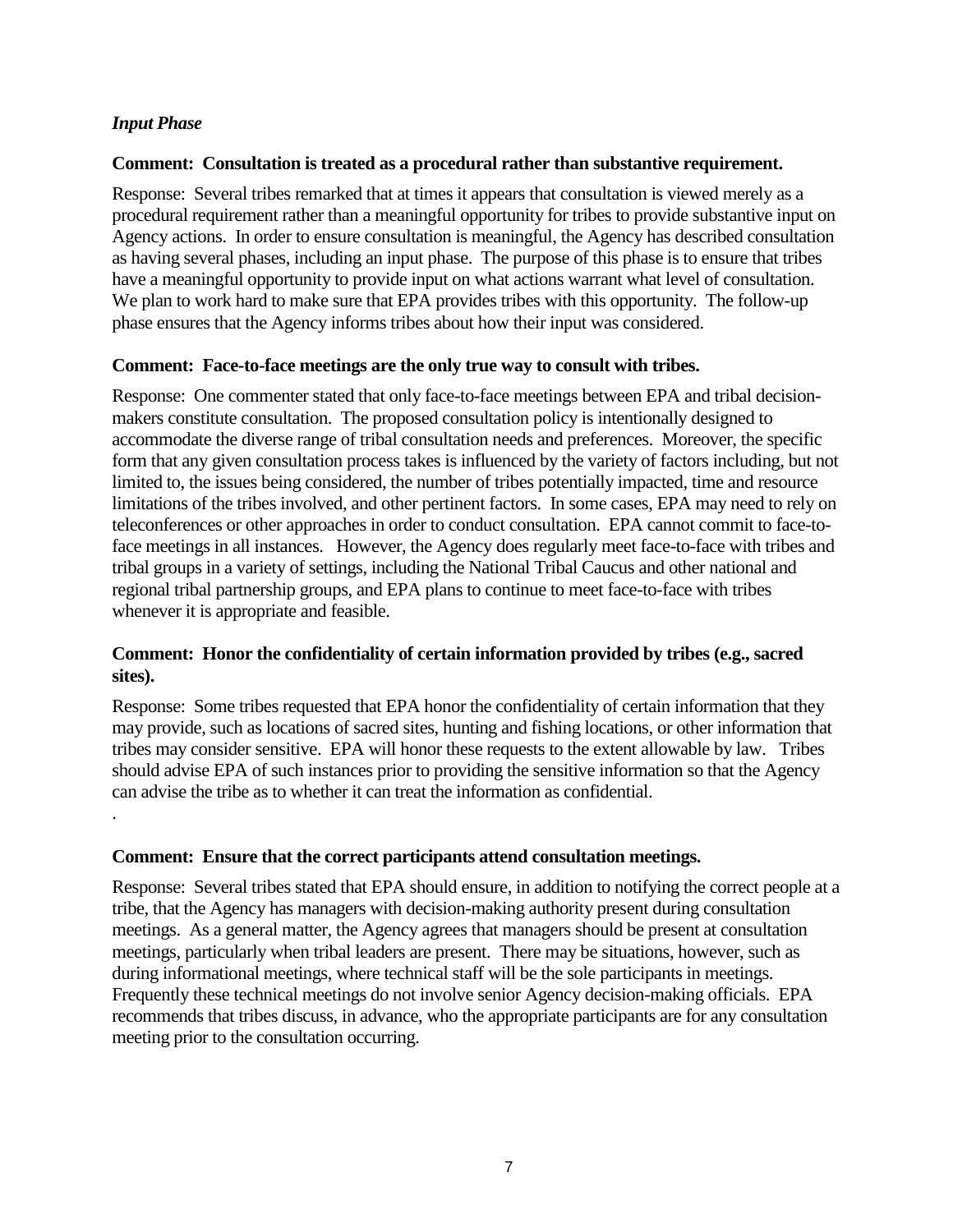## *Follow-Up Phase*

## **Comment: EPA lacks follow-up and provides little feedback to tribes regarding actions ultimately taken.**

Response: A number of tribes cited the lack of follow-up or feedback from EPA on how their input was taken into consideration during consultations. The proposed consultation policy directs follow-up to consultation that includes formal, written communication from a senior EPA official regarding how tribal input was considered in the final EPA action.

### **Comment: Include accountability mechanisms to track when and how consultation occurred.**

Response: All EPA program and regional offices are accountable to the EPA Designated Consultation Official, currently the Assistant Administrator for International and Tribal Affairs. Offices are expected to provide summary information to this Official semi-annually. Moreover, EPA has a senior-leadership workgroup that considers Indian policy issues and can provide oversight of consultation as needed.

### **Other Comments**

### **Comment: Consult with/don't consult with Alaska Native Corporations**

Response: Alaska Native Village representatives have voiced concerns about EPA consulting with the Alaska Native Corporations. Conversely, Alaska Native Corporations have reminded EPA of its obligation to consult with them in certain circumstances. This proposed consultation policy only describes how EPA intends to consult with federally-recognized Indian tribes. EPA consults with Alaska Native Corporations as required by Public Law 108 - 199, 118 Stat. 452, as amended by Public Law 108 - 447, 118 Stat. 3267.

### **Comment: Ensure consultation by states when states are implementing authorized programs.**

Response: Several tribes raised concerns about consultation by states with tribes when states are implementing federal programs. EPA recognizes these concerns and will explore what steps, if any, can be taken to address this situation. EPA can certainly encourage states to consult with tribes whenever possible. Notably, some states, including New Mexico and New York, actually have tribal consultation policies and can potentially serve as models.

#### **Comment: Improve interagency coordination of consultation for multi-agency actions.**

Response: Several tribes raised concerns about the lack of consistency and other problems with how federal agencies consult with tribal governments on actions involving more than one agency. EPA frequently engages the Bureau of Indian Affairs, the Indian Health Service, the National Indian Gaming Commission, the Department of Justice, and other federal agencies on issues that potentially impact Indian country. EPA does acknowledge, however, that consultation on interagency actions may not have been well-coordinated in the past. We will continue searching for opportunities to improve interaction with other federal agencies on Indian country issues. As other federal agencies also develop formal procedures to consult per the Obama Memorandum and Executive Order 13175 the opportunities to coordinate better should increase.